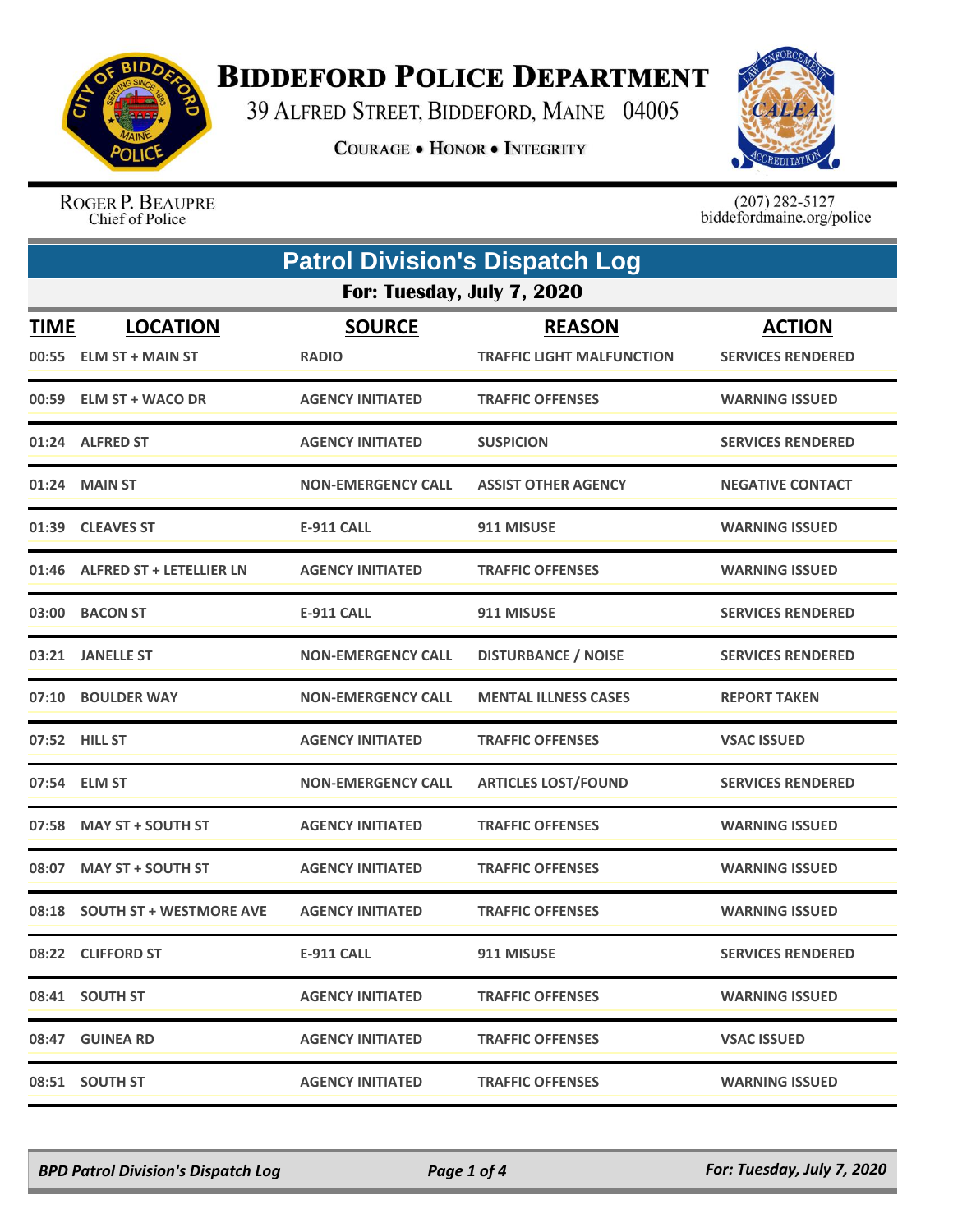| <b>TIME</b> | <b>LOCATION</b>                                 | <b>SOURCE</b>             | <b>REASON</b>                                                                              | <b>ACTION</b>             |
|-------------|-------------------------------------------------|---------------------------|--------------------------------------------------------------------------------------------|---------------------------|
|             | 08:52 PEARL ST                                  | <b>E-911 CALL</b>         | 911 MISUSE                                                                                 | <b>NO ACTION REQUIRED</b> |
|             | 08:53 PEARL ST                                  | <b>E-911 CALL</b>         | 911 MISUSE                                                                                 | <b>NEGATIVE CONTACT</b>   |
|             | 08:55 MAIN ST                                   | <b>E-911 CALL</b>         | 911 MISUSE                                                                                 | <b>SERVICES RENDERED</b>  |
|             | 09:24 BOULDER WAY                               | <b>NON-EMERGENCY CALL</b> | <b>ARTICLES LOST/FOUND</b>                                                                 | <b>REPORT TAKEN</b>       |
|             | 09:25 POOL ST                                   | <b>AGENCY INITIATED</b>   | <b>TRAFFIC OFFENSES</b>                                                                    | <b>WARNING ISSUED</b>     |
|             | 09:37 POOL ST                                   | <b>AGENCY INITIATED</b>   | <b>TRAFFIC OFFENSES</b>                                                                    | <b>VSAC ISSUED</b>        |
|             | 09:49 SOUTH ST                                  | <b>AGENCY INITIATED</b>   | <b>TRAFFIC OFFENSES</b>                                                                    | <b>WARNING ISSUED</b>     |
|             | 10:05 ELM ST<br><b>CHARGE: INDECENT CONDUCT</b> | <b>NON-EMERGENCY CALL</b> | <b>DRUNKENNESS</b><br>OFFENDER: RICHARD SAMUEL ROGERS  AGE: 51  RESIDENT OF: BIDDEFORD, ME | <b>CITATION ISSUED</b>    |
|             | <b>CHARGE: VIOLATING CONDITION OF RELEASE</b>   |                           |                                                                                            |                           |
|             | 10:16 ALFRED ST                                 | <b>WALK-IN AT STATION</b> | <b>COURT ORDERED CHECK IN</b>                                                              | <b>DISPATCH HANDLED</b>   |
|             | 10:17 HILL ST + GRANITE ST                      | <b>AGENCY INITIATED</b>   | <b>TRAFFIC OFFENSES</b>                                                                    | <b>WARNING ISSUED</b>     |
|             | 10:43 FOSS ST                                   | <b>AGENCY INITIATED</b>   | <b>TRAFFIC OFFENSES</b>                                                                    | <b>VSAC ISSUED</b>        |
|             | 10:57 HILL ST                                   | <b>AGENCY INITIATED</b>   | <b>PAPERWORK</b>                                                                           | <b>PAPERWORK SERVED</b>   |
|             | 11:25 ELM ST                                    | <b>AGENCY INITIATED</b>   | <b>TRAFFIC OFFENSES</b>                                                                    | <b>VSAC ISSUED</b>        |
|             | 11:42 PARKVIEW CT                               | <b>AGENCY INITIATED</b>   | <b>PAPERWORK</b>                                                                           | <b>PAPERWORK SERVED</b>   |
|             | 11:43 ALFRED ST + CLARK ST                      | <b>AGENCY INITIATED</b>   | <b>TRAFFIC OFFENSES</b>                                                                    | <b>NO ACTION REQUIRED</b> |
|             | 11:47 ASTRO LN                                  | E-911 CALL                | <b>DEATH ATTENDED &amp; UNATTENDED REPORT TAKEN</b>                                        |                           |
|             | 12:06 MAY ST                                    | <b>AGENCY INITIATED</b>   | <b>TRAFFIC OFFENSES</b>                                                                    | <b>WARNING ISSUED</b>     |
|             | 12:18 MAY ST                                    | <b>AGENCY INITIATED</b>   | <b>TRAFFIC OFFENSES</b>                                                                    | <b>VSAC ISSUED</b>        |
|             | 12:20 SUMMER ST                                 | <b>NON-EMERGENCY CALL</b> | <b>ASSIST OTHER AGENCY</b>                                                                 | <b>NEGATIVE CONTACT</b>   |
|             | 13:37 PROSPECT ST                               | E-911 CALL                | <b>DOMESTIC COMPLAINTS</b>                                                                 | <b>REPORT TAKEN</b>       |
|             | 13:47 ALFRED ST                                 | <b>WALK-IN AT STATION</b> | <b>DOMESTIC COMPLAINTS</b>                                                                 | <b>REPORT TAKEN</b>       |
|             | 14:02 OCEAN AVE                                 | E-911 CALL                | 911 MISUSE                                                                                 | <b>SERVICES RENDERED</b>  |
|             | 14:24 RITZ AVE                                  | <b>AGENCY INITIATED</b>   | <b>TRAFFIC OFFENSES</b>                                                                    | <b>VSAC ISSUED</b>        |

*BPD Patrol Division's Dispatch Log Page 2 of 4 For: Tuesday, July 7, 2020*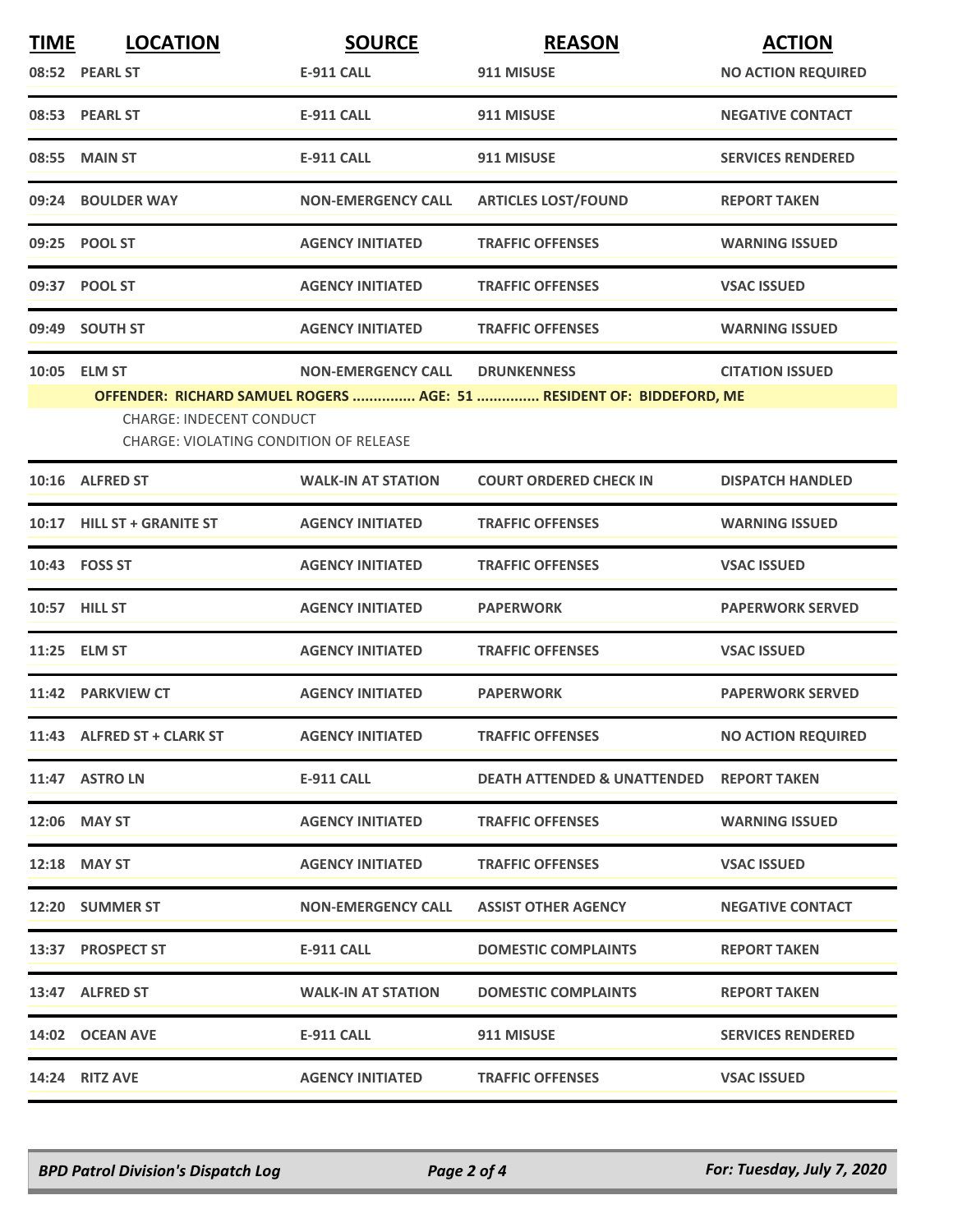| <b>TIME</b> | <b>LOCATION</b>                                                                                                                   | <b>SOURCE</b>             | <b>REASON</b>              | <b>ACTION</b>                |
|-------------|-----------------------------------------------------------------------------------------------------------------------------------|---------------------------|----------------------------|------------------------------|
|             | 15:28 WESTFIELD ST                                                                                                                | <b>WALK-IN AT STATION</b> | <b>HARASSMENT</b>          | <b>SERVICES RENDERED</b>     |
|             | 16:29 ALFRED ST                                                                                                                   | <b>E-911 CALL</b>         | 911 MISUSE                 | <b>NEGATIVE CONTACT</b>      |
|             | 16:31 GREEN ST + SOUTH ST                                                                                                         | <b>NON-EMERGENCY CALL</b> | <b>FIREWORKS COMPLAINT</b> | <b>NEGATIVE CONTACT</b>      |
|             | 16:36 HILLS BEACH RD                                                                                                              | <b>E-911 CALL</b>         | 911 MISUSE                 | <b>DISPATCH HANDLED</b>      |
|             | <b>16:47 HEALTHCARE DR</b>                                                                                                        | <b>E-911 CALL</b>         | 911 MISUSE                 | <b>DISPATCH HANDLED</b>      |
|             | <b>16:53 WASHINGTON ST</b>                                                                                                        | <b>NON-EMERGENCY CALL</b> | <b>DISTURBANCE / NOISE</b> | <b>UNFOUNDED</b>             |
|             | 17:25 CUTTS ST                                                                                                                    | <b>NON-EMERGENCY CALL</b> | <b>SUSPICION</b>           | <b>SERVICES RENDERED</b>     |
|             | 17:44 PRECOURT ST + ALFRED ST                                                                                                     | <b>AGENCY INITIATED</b>   | <b>DISABLED VEHICLE</b>    | <b>VEHICLE TOWED</b>         |
|             | 17:46 STATE ST                                                                                                                    | <b>E-911 CALL</b>         | <b>MEDICAL W/ ASSIST</b>   | <b>TRANSPORT TO HOSPITAL</b> |
|             | 18:29 WEST COLE RD                                                                                                                | <b>NON-EMERGENCY CALL</b> | <b>CODES ENFORCEMENT</b>   | <b>REFERRED OTHER AGENCY</b> |
|             | 18:57 WEST COLE RD                                                                                                                | <b>E-911 CALL</b>         | <b>CHECK WELFARE</b>       | <b>SERVICES RENDERED</b>     |
|             | <b>19:10 LIND AVE</b>                                                                                                             | <b>E-911 CALL</b>         | 911 MISUSE                 | <b>SERVICES RENDERED</b>     |
|             | 19:20 BOULDER WAY                                                                                                                 | <b>NON-EMERGENCY CALL</b> | <b>CRIMINAL MISCHIEF</b>   | <b>SERVICES RENDERED</b>     |
|             | 19:50 ALFRED ST                                                                                                                   | <b>NON-EMERGENCY CALL</b> | <b>HARASSMENT</b>          | <b>SERVICES RENDERED</b>     |
|             | 20:30 ALFRED ST                                                                                                                   | <b>NON-EMERGENCY CALL</b> | <b>DISTURBANCE / NOISE</b> | <b>NEGATIVE CONTACT</b>      |
|             | 21:03 ELM ST                                                                                                                      | <b>AGENCY INITIATED</b>   | <b>TRAFFIC OFFENSES</b>    | <b>WARNING ISSUED</b>        |
|             | 21:16 BACON ST                                                                                                                    | <b>WALK-IN AT STATION</b> | <b>FIREWORKS COMPLAINT</b> | <b>NEGATIVE CONTACT</b>      |
| 21:33       | <b>MARBLEHEAD LN</b>                                                                                                              | <b>NON-EMERGENCY CALL</b> | <b>FIREWORKS COMPLAINT</b> | <b>NEGATIVE CONTACT</b>      |
| 22:08       | <b>WATER ST + MAIN ST</b><br>OFFENDER: KEITH A MITCHELL  AGE: 33  RESIDENT OF: SACO, ME<br>CHARGE: VIOLATING CONDITION OF RELEASE | <b>AGENCY INITIATED</b>   | <b>TRAFFIC OFFENSES</b>    | <b>ARREST(S) MADE</b>        |
|             | <b>CHARGE: FAILING TO STOP FOR OFFICER</b>                                                                                        |                           |                            |                              |
| 22:13       | <b>BRADBURY ST</b>                                                                                                                | <b>E-911 CALL</b>         | <b>DOMESTIC COMPLAINTS</b> | <b>NEGATIVE CONTACT</b>      |
|             | 22:27 LITTLE RIVER RD                                                                                                             | <b>NON-EMERGENCY CALL</b> | <b>ASSIST OTHER AGENCY</b> | <b>NO ACTION REQUIRED</b>    |
|             | 23:08 ALFRED ST                                                                                                                   | <b>NON-EMERGENCY CALL</b> | <b>DISTURBANCE / NOISE</b> | <b>SERVICES RENDERED</b>     |
|             | 23:11 POOL ST                                                                                                                     | <b>NON-EMERGENCY CALL</b> | <b>DISTURBANCE / NOISE</b> | <b>UNFOUNDED</b>             |
|             |                                                                                                                                   |                           |                            |                              |

*BPD Patrol Division's Dispatch Log Page 3 of 4 For: Tuesday, July 7, 2020*